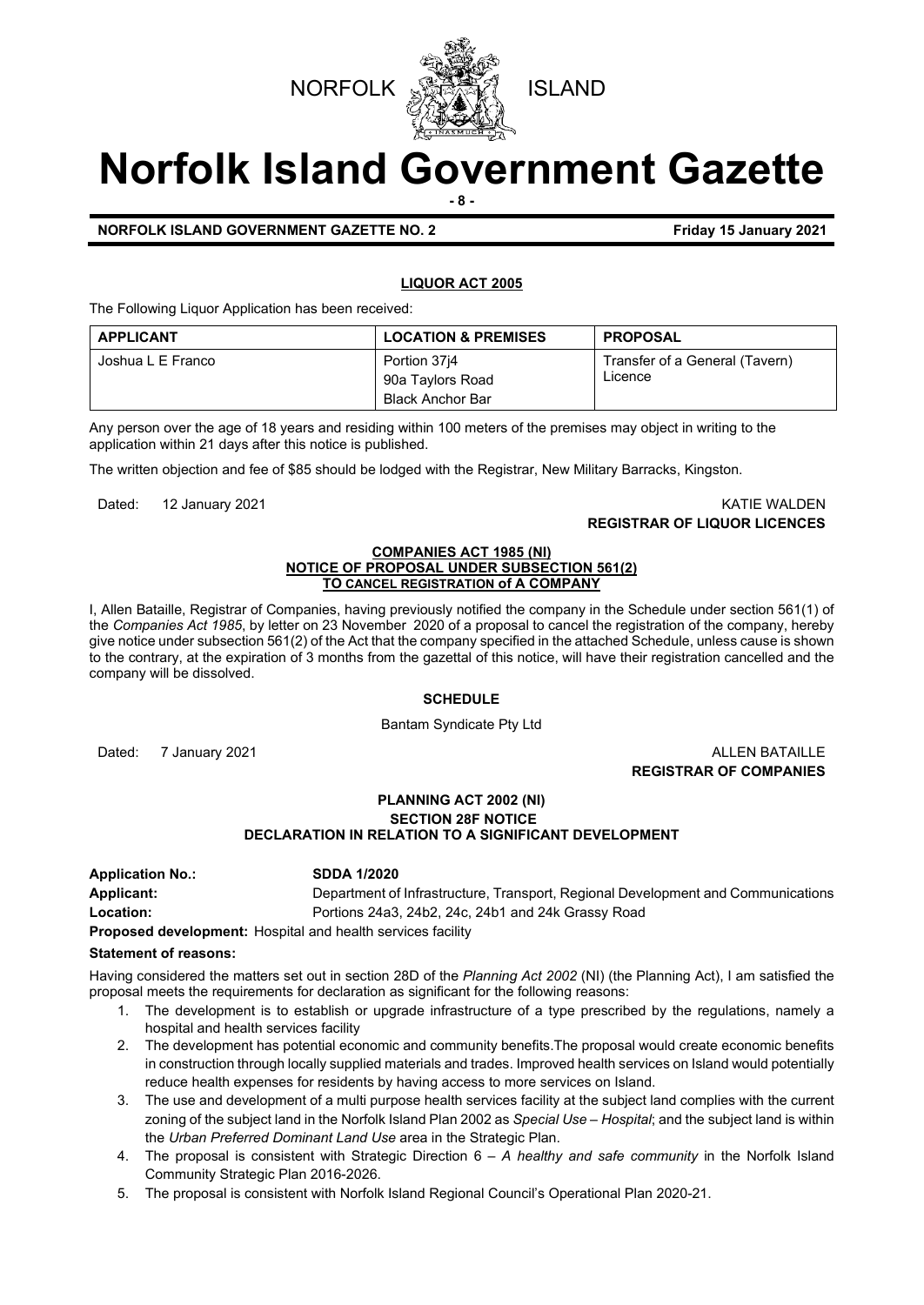#### **NORFOLK ISLAND GOVERNMENT GAZETTE NO. 2** *CONTRESS 60 THE STAND 15 January 2021*

In addition to the matters summarised above, other matters that the Commonwealth Minister may consider relevant may include reduced costs of health services delivery for the Commonwealth, for example the availability of upgraded health services on Island would reduce the need for travel to access some health services.

#### **Conditions:**

There are no conditions in relation to the declared significant development.

#### **Other information:**

After the Minister has made a declaration in relation to a significant development, the owner of the land, or a person permitted to do so, may make a development application to the General Manager of the Norfolk Island Regional Council in accordance with Parts 4 and 5 of the Planning Act.

The application must include information required by the Norfolk Island Plan 2002 or other enactment, an environmental impact statement and be accompanied by the prescribed fee.

If the application is accepted, a notice of development application must be displayed on or near the land. The General Manager is also required to publish a notice in the Norfolk Island Gazette inviting written public submissions to be lodged within a specified period of not less than 28 days. The application documents must also be made available for public inspection.

The General Manager is required to refer the application with their recommendations and any public submissions to the Minister.

Within 56 days of the application being made (the Minister may extend this up to 168 days) the Minister considers the application and makes a decision.

The Minister can either give development approval, refuse approval or refer the application back to the General Manager with directions. The applicant must be notified of any decision and a notice must also be published in the Norfolk Island Gazette within 14 days.

### Dated: 21 December 2020 20 20 ERIC HUTCHINSON **ADMINISTRATOR OF NORFOLK ISLAND AND**

# **DELEGATE OF THE COMMONWEALTH MINISTER**

#### **PLANNING ACT 2002 (NI) SUBSECTION 11(1) NOTICE INVITATION FOR PUBLIC SUBMISSIONS ABOUT A DRAFT PLAN TO VARY THE NORFOLK ISLAND PLAN 2002**

I, Eric Hutchinson, Administrator of Norfolk Island and delegate of the Commonwealth Minister under Item 1.78 of the Schedule to the Minister's Norfolk Island Delegation Instrument 2017 (No. 2) (Commonwealth), invite public submissions about a draft plan to vary the Norfolk Island Plan 2002, to allow use of designated land for *Residence – Dwelling House.* 

**Draft Plan No:** PVA 01/20120

**The draft Plan applies to the following land:** Portion 35n5 Douglas Drive Norfolk Island

**Current Zoning:** Light Industry

**Applicant:** Applicant: Applicant: Applicant: Applicant: Applicant: Applicant: Applicant: Applicant: Applicant: Applicant: Applicant: Applicant: Applicant: Applicant: Applicant: Applicant: Applicant: Applicant: Applicant:



**- 9 -**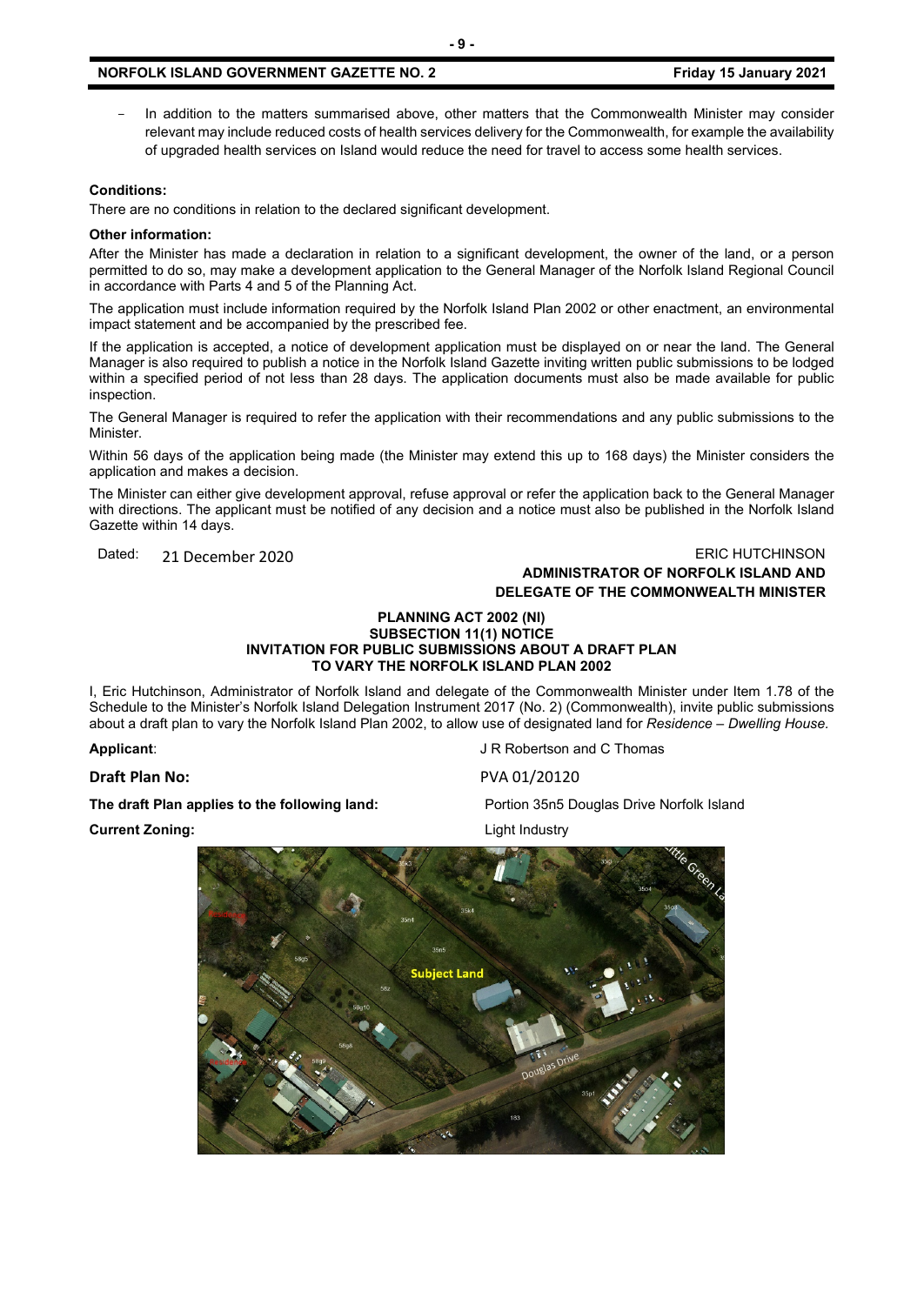#### **NORFOLK ISLAND GOVERNMENT GAZETTE NO. 2 Friday 15 January 2021**

#### **Public Exhibition**

An Application to Vary the Norfolk Island Plan, accompanied by a Development Application, was submitted under subsection 9(2) of the *Planning Act 2002* (NI*)*. The aim and intent of the draft plan is to allow use of designated land as described above for a *Residence - Dwelling House* as permissible with consent use or development. If approved, the plan variation would allow a development application to change the use of a building at Portion 35n5 for use as a residence to be considered and determined.

In accordance with subsection 11(1) of the *Planning Act 2002* (NI), the draft plan, as shown below, and the accompanying development application and reasons for the applications are available for inspection, during business hours, between Monday 11 January 2021 and Monday 8 February 2021 at the Planning Office at the Norfolk Island Regional Council, New Military Barracks, Kingston and at the Council's website at [http://www.norfolkisland.gov.nf/your-council/council](http://www.norfolkisland.gov.nf/your-council/council-documents/documents-public-exhibition)[documents/documents-public-exhibition](http://www.norfolkisland.gov.nf/your-council/council-documents/documents-public-exhibition)

#### **Draft plan 01/2020**

| Proposed<br>changes | The Norfolk Island Plan 2002 (as amended) is amended as follows:<br><b>SCHEDULE 2 - DEVELOPMENT OF SPECIFIC SITES</b> |                                                                                           |                                                                                      |  |  |
|---------------------|-----------------------------------------------------------------------------------------------------------------------|-------------------------------------------------------------------------------------------|--------------------------------------------------------------------------------------|--|--|
|                     |                                                                                                                       |                                                                                           |                                                                                      |  |  |
|                     | <b>S2.1- SPECIFIC SITES SUBJECT TO CLAUSE 104</b>                                                                     |                                                                                           |                                                                                      |  |  |
|                     | To insert at the end of the Schedule:                                                                                 |                                                                                           |                                                                                      |  |  |
|                     | Lot                                                                                                                   | <b>Purpose</b>                                                                            | <b>Conditions</b>                                                                    |  |  |
|                     | Portion 35n5 Douglas Drive                                                                                            | Use and development of the<br>land for the<br>purposes of<br>'Residence - Dwelling House' | As detailed in the Notice of<br>Decision for Development<br>Application DA.BA 1/2021 |  |  |

#### **Submissions**

Any person may make written submissions to the General Manager about this draft plan. All submissions must be received by Monday 8 February 2021 and signed by at least one person making the submission. If a submission objects to the draft plan, the grounds for objections must be specified in the submission.

#### Dated: 21 December 2020 ERIC HUTCHISON **ADMINISTRATOR OF NORFOLK ISLAND AND DELEGATE OF THE COMMONWEALTH MINISTER**

#### **PLANNING ACT 2002 (NI) – SUBSECTION 43(1) NOTICE DEVELOPMENT APPLICATIONS**

| Development Application No.: | DA.BA 1/2021                                                                   |
|------------------------------|--------------------------------------------------------------------------------|
| Applicant:                   | J R Robertson & C Thomas                                                       |
| Location:                    | Portion 35n5, 16 Douglas Drive                                                 |
|                              | Proposed Development: Change of use - Conversion to Residence - Dwelling House |
| Zone:                        | Light Industrial                                                               |
| Category:                    | Permissible (with consent)- subject to approval of PVA 01/2020                 |

#### **Public Exhibition**

This Development Application may be inspected, during business hours, at the Planning Office at the Norfolk Island Regional Council, New Military Barracks, Kingston. The Development Application may also be viewed at Council's website a[t http://www.norfolkisland.gov.nf/your-council/council-documents/documents-public-exhibition.](http://www.norfolkisland.gov.nf/your-council/council-documents/documents-public-exhibition) 

#### **Submission**

Any person may, during the period between Monday 11 January 2021 and Monday 8 February 2021, make written submissions to the General Manager about this Development Application. All submissions must state the relevant Development Application number. All submissions must be signed by at least one person making the submission. If a submission objects to the proposed development, the grounds for objections must be specified in the submission.

#### **Reviewable decisions**

Decisions made on this Development Application under the *Planning Act 2002* (NI) are reviewable decisions within the meaning of subsection 78(1) of the Act.

Dated: 4 January 2021 **Dates: 1999** JODIE BROWN **SENIOR STRATEGIC PLANNER**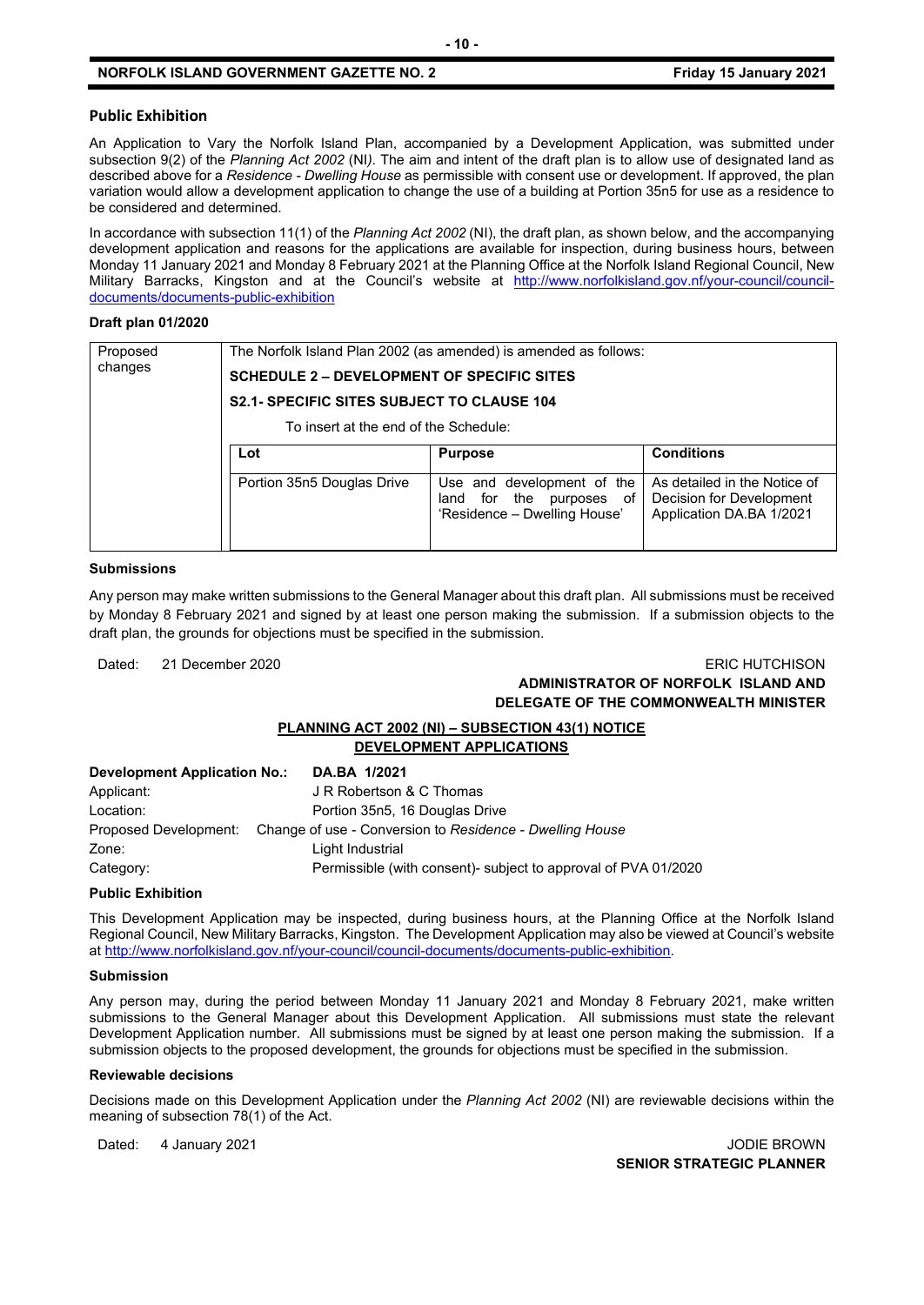#### **NORFOLK ISLAND GOVERNMENT GAZETTE NO. 2** *CONTRESS 60 THE STAND 15 January 2021*

| PLANNING ACT 2002 (NI) - SUBSECTION 43(1) NOTICE<br><b>DEVELOPMENT APPLICATIONS</b> |                                                                                  |  |  |  |
|-------------------------------------------------------------------------------------|----------------------------------------------------------------------------------|--|--|--|
| Development Application No.:                                                        | DA.BA 3/2021                                                                     |  |  |  |
| Applicant:                                                                          | Department of Infrastructure, Transport, Regional Development and Communications |  |  |  |
|                                                                                     | GPO Box 594 Canberra ACT 2601                                                    |  |  |  |
| Location:                                                                           | Portion 162 and RD 46, Cascade Road                                              |  |  |  |
| Proposed Development:                                                               | Refurbishment of Wharf -                                                         |  |  |  |
|                                                                                     | Improvements to Passenger Transport Vessel Storage Area                          |  |  |  |
| Zone:                                                                               | Special Use (Public Wharf and Carpark); and Road                                 |  |  |  |
| Category:                                                                           | Permissible (with consent)                                                       |  |  |  |

#### **Public Exhibition**

This Development Application may be inspected, during business hours, at the Planning Office at the Norfolk Island Regional Council, New Military Barracks, Kingston. The Development Application may also be viewed at Council's website a[t http://www.norfolkisland.gov.nf/your-council/council-documents/documents-public-exhibition.](http://www.norfolkisland.gov.nf/your-council/council-documents/documents-public-exhibition) 

#### **Submission**

Any person may, during the period between Monday 11 January 2021 and Monday 25 January 2021, make written submissions to the General Manager about this Development Application. All submissions must state the relevant Development Application number. All submissions must be signed by at least one person making the submission. If a submission objects to the proposed development, the grounds for objections must be specified in the submission.

#### **Reviewable decisions**

Decisions made on this Development Application under the *Planning Act 2002* (NI) are reviewable decisions within the meaning of subsection 78(1) of the Act.

#### Dated: 6 January 2021 **Journal of American Control of American Control of American Control of American Control of American Control of American Control of American Control of American Control of American Control of American SENIOR STRATEGIC PLANNER**

#### **TRAFFIC ACT 2010 (NI)**

#### **TEMPORARY CLOSURE OF TAYLORS ROAD FOR PUBLIC SAFETY WORKS**

I, **Bruce Taylor**, Acting General Manager of the Norfolk Island Regional Council, under section 50 of the *Traffic Act 2010* (NI), close that part, or parts, of the road specified in Part 1 of the Schedule to all vehicular traffic (except any vehicle specified in Part 2 of the Schedule) for and during the period **8:00am to 4:00pm** each day on particular days between **25 January 2021 and 30 March 2021** as I am of the opinion it is necessary to carry out repairs and/or maintenance of the road for public safety purposes.

#### **SCHEDULE**

**Part 1 -** Part road closure: That part of Taylors Road, Norfolk Island, from the intersection of Queen Elizabeth Avenue<br>to the intersection with Country Road relevant to road works carried out for public safety purposes. of the road works site to be officially signposted by the Council, or as directed by Council workers at the works site, or as directed by police from time to time during the specified road closure period.

**Part 2** - Exempted classes of vehicles:

- a) Vehicles and plant authorised by the General Manager of the Norfolk Island Regional Council or delegate for the delivery of goods or services
- b) Council vehicles and plant involved on official business
- c) Police, ambulance, fire services and emergency vehicles on official business
- d) Vehicles authorised by OIC Police or delegate thereof.

#### Dated: 6 January 2021 **BRUCE TAYLOR ACTING GENERAL MANAGER**

#### **DISASTER AND EMERGENCY MANAGEMENT ACT 2001 (NI)**

#### **EXTENSION OF DECLARATION OF STATE OF EMERGENCY**

I **Eric Hutchinson,** Administrator of Norfolk Island and delegate of the Minister under Section 5 of, and item 1.27 of the Schedule to, the *Minister's Norfolk Island Delegation Instrument 2019*:

**PURSUANT** to Section 9 of the *Disaster and Emergency Management Act 2001* (NI) [the Act] and acting on the advice of the Controller;

**FOR** the purpose of response and recovery operations under the Act and the Disaster and Emergency Plan for the territory of Norfolk Island.

**EXTEND** the declaration of emergency made under section 9 of the Act at 16:15 Hrs on Monday 16 March 2020, for the whole of the Territory of Norfolk Island, until 23:59 hr on Sunday 28 February 2021.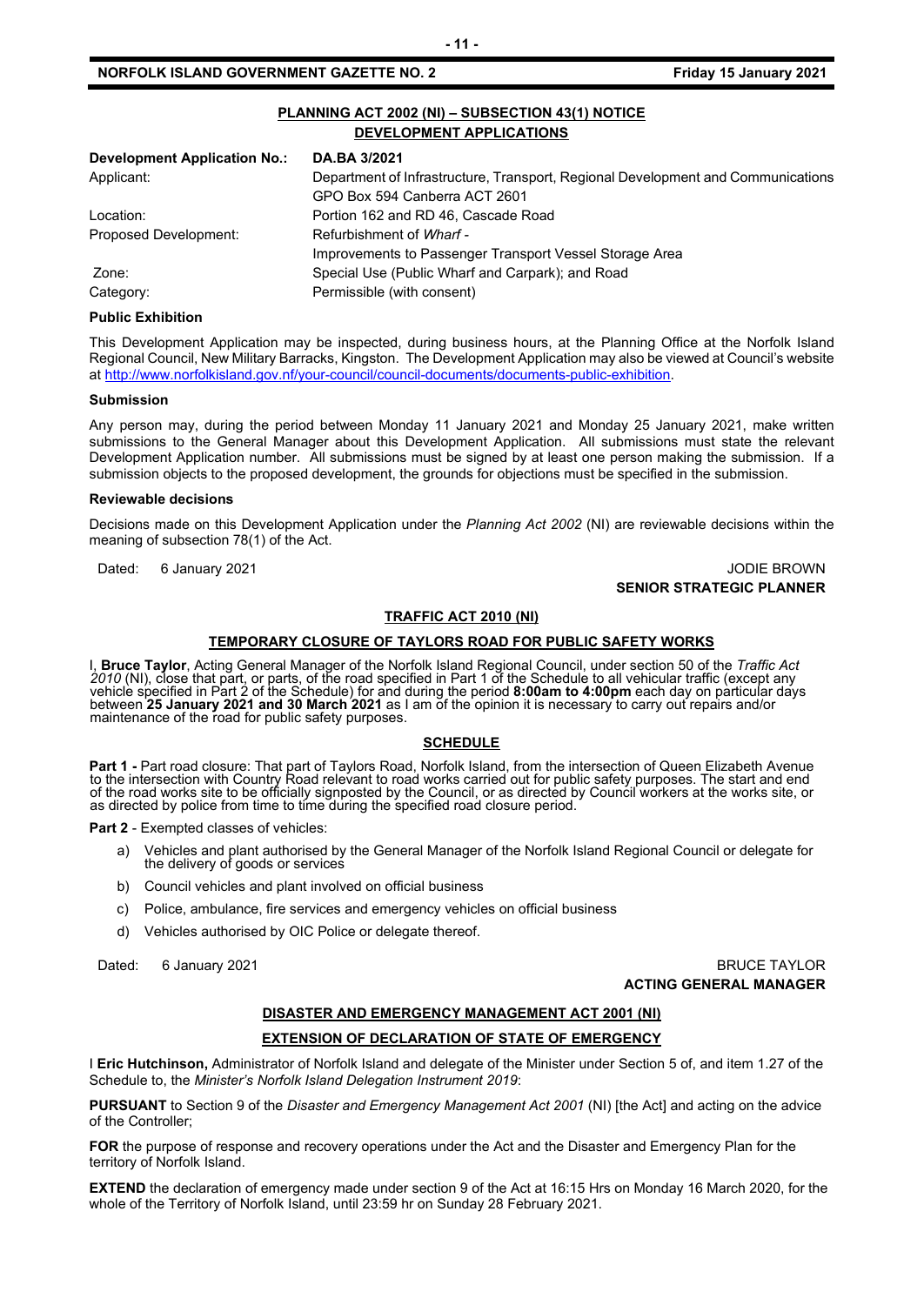#### Dated: 17 December 2020<br>Dated: 17 December 2020 **ADMINISTRATOR**

### **DISASTER AND EMERGENCY MANAGEMENT ACT 2001 (NI) DECLARATION OF STATE OF DISASTER OR EMERGENCY (RECOVERY OPERATIONS) COVID-19 DIRECTIONS RECOVERY OPERATIONS (NO.3) 2020**

I, **George Ivor Andrew Plant**, Emergency Management Norfolk Island Controller:

- 1) under section 11(2)(g) of the *Disaster and Emergency Management Act 2001* (NI) am of the opinion that it is necessary to make directions in respect of recovery from the State of Emergency in respect of COVID-19 relating to the movement of persons within the disaster or emergency area as set out in the Schedule; and
- 2) under section 11(2)(h) of the *Disaster and Emergency Management Act 2001* (NI) am of the opinion that it is necessary to make directions in respect of recovery from the State of Emergency in respect of COVID-19 relating to the removal of persons within the disaster or emergency area who obstructs or threatens to obstruct recovery operations as set out in the Schedule; and
- 3) under section 11(2)(i) of the *Disaster and Emergency Management Act 2001* (NI) am of the opinion that it is necessary to make directions in respect of recovery from the State of Emergency in respect of COVID-19 relating to giving directions to persons whose responsibilities require him or her to engage in recovery operations.

#### **SCHEDULE**

#### **Direction 3 (2020) – Adjustment of COVID 19 measures – to commence 16:16 on 31 December 2020**

- 1. These Directions take effect at 16:16 on 31 December 2020 and remain in force while the State of Disaster or Emergency (Recovery Operations) is in force.
- 2. In these Directions:

*Persons* includes people residing on Norfolk Island, visiting Norfolk Island for holiday or work purposes

*COVID-19 hotspot* means a particular area of Australia decided by the Commonwealth Chief Medical Officer.

*Incident Controller* means the person appointed under the State of Emergency in accordance with the NORDISPLAN.

- 3. Persons will be permitted\* to travel to Norfolk Island without the need to quarantine provided they:
	- a. do not have COVID-19.
	- b. have not been in contact within anyone in the prior 14 days with COVID-19;
	- c. have been granted a Norfolk Island Entry Pass\*

\*Any person travelling to Norfolk Island may be denied entry without a Norfolk Island Entry Pass

- 4. A person whilst on Norfolk Island must comply with physical distancing principles as published from time to time on [\(http://www.norfolkisland.gov.nf/norfolk-islands-covid-19-advice\)](http://www.norfolkisland.gov.nf/norfolk-islands-covid-19-advice).
- 5. A person whilst on Norfolk Island must follow any directions in relation to COVID-19 from staff of the *Norfolk Island Hospital and Residential Aged Care (NIHRACS).*
- 6. A person or business on Norfolk Island must follow any advice or operational direction provided by the Incident Controller or authorised officer of the *Norfolk Island Police Force (NIPF)*in relation to COVID-19.
- 7. A person or business involving close contact with persons is required to keep a daily customer register. A business will be required to retain the records for a period of three months. The register must be produced upon request by the Incident Controller.

*\* Please Note \** 

- *Online applications required by all travellers prior to travel (within 72 hours of travel).*
- *While the State of Emergency is in place verification of where travellers are from will be required*
- *Travel to mainland states and territories is a matter for residents to seek approval from State and Territory Government authorities.*

Dated: 15 December 2020 GEORGE PLANT

**EMNI CONTROLLER**

#### **DOGS REGISTRATION ACT 1936 (NI)**

The public are reminded that all dogs must be registered as of 1 January 2021 and that the keeping of an unregistered dog is an offence.

It is the responsibility of the owner/keeper to ensure that any dog over the age of 6 months is registered and wearing a current registration tag issued by the Registrar of Dogs.

Owners of dogs are therefore encouraged to ensure that their dog is registered and that the identification tag is affixed to the dog within 14 days after it has been issued.

Application forms for registration of dogs are available online at [www.norfolkisland.gov.nf/council/council](http://www.norfolkisland.gov.nf/council/council-documents/registry)[documents/registry](http://www.norfolkisland.gov.nf/council/council-documents/registry) or from the Registry Office during normal business hours.